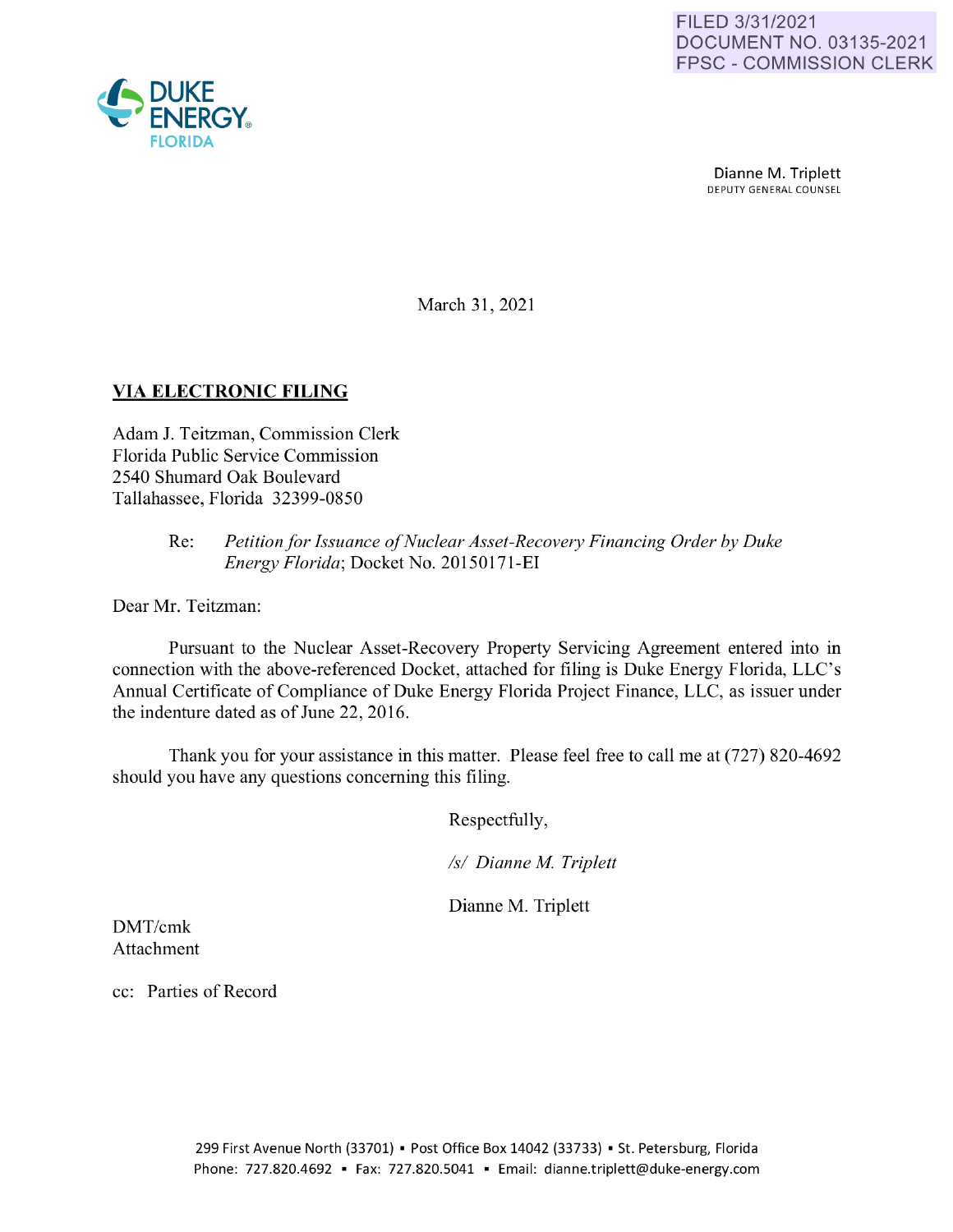## **CERTIFICATE OF SERVICE**

*Docket No. 20150171-EI*

I HEREBY CERTIFY that a true and correct copy of the foregoing has been furnished via electronic mail to the following this 31<sup>st</sup> day of March, 2021.

| /s/ Dianne M. Triplett            |
|-----------------------------------|
| Attorney                          |
|                                   |
| C. Rehwinkel                      |
| <b>Office of Public Counsel</b>   |
| c/o The Florida Legislature       |
| 111 West Madison Street, Room 812 |
| Tallahassee, FL 32399-1400        |
| rehwinkel.charles@leg.state.fl.us |
|                                   |
| James W. Brew                     |
| <b>Stone Law Firm</b>             |
| 1025 Thomas Jefferson Street, NW  |
| Eighth Floor, West Tower          |
| Washington, DC 20007-5201         |
| jbrew@smxblaw.com                 |
|                                   |
|                                   |
|                                   |
|                                   |
|                                   |
|                                   |
|                                   |
|                                   |